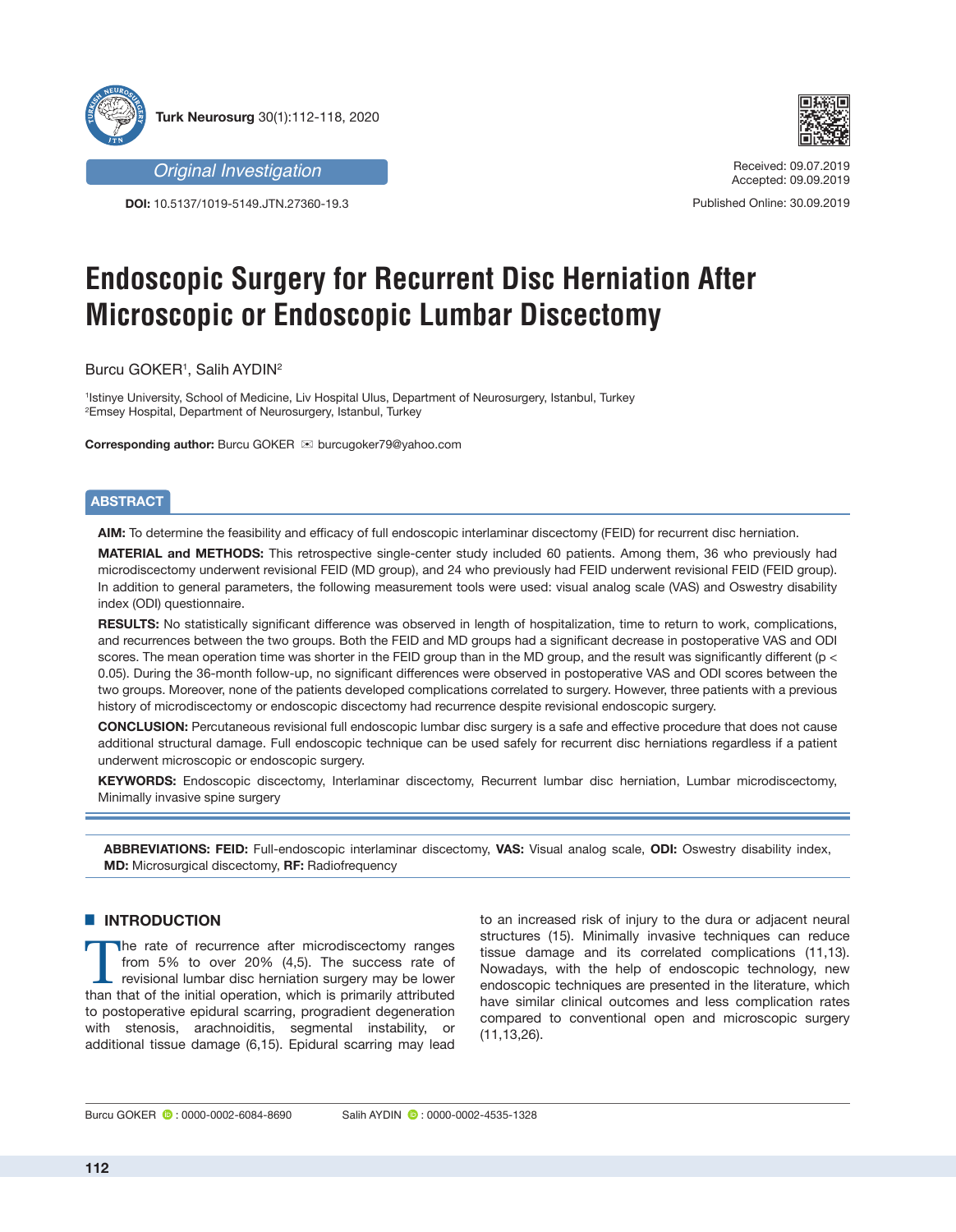## █ **MATERIAL and METHODS**

After the study was approved by the institutional review board (Liv Hospital; Approval No: 15; 16.01.2019), 60 patients with clinically symptomatic recurrent disc herniation were retrospectively included. A total of 36 patients who previously had microdiscectomy as the initial surgery underwent revisional full endoscopic interlaminar discectomy (FEID; MD group), and 24 patients who previously had FEID as the initial surgery underwent revisional FEID (FEID group) between 2012 and 2015. The indication for surgery was defined according to present-day standards based on radicular pain symptoms, existing neurologic deficits, and current lumbar magnetic resonance imaging findings (2,17). The pre- and postoperative visual analog scale (VAS)and Oswestry disability index (ODI) scores were used for pain assessment (12). Final followup examinations were conducted 36 months after surgery. All patients answered the appropriate questionnaire via telephone after 3, 6, and 12 months. The final examinations were performed at the clinic during the 36-month follow-up visit.

#### **Operative Technique**

All operations were performed under general anesthesia. The full endoscopic interlaminar operation was conducted with the standart technique previously described by Ruetten et al. (16,20-22). A dilator was inserted bluntly to the lateral edge of the interlaminar window, and an operating sheath, which has an oblique opening at the distal end, was directed toward the lateral aspect of the radix. The procedure was performed under visual control, and constant irrigation was carried out (Figure 1). The medial edge of the facet joint was identified and exposed.

Blunt dissection was performed on the floor of the spinal canal, and the ventral epidural space was prepared. Expanding the bone resection of the interlaminar window is usually required to enhance the visualization of the spinal canal.

In revisional disc surgery, the widening of the current hemilaminectomy defect particularly at the L4–5 segment and above that level is not always required. However, if the interlaminar range is narrow, partial dissection of the scar tissue from the medial margin facet joint with an annulotome and dissector may be required. The scar tissue was separated from the medial facet joint with the tip of the beveled working channel using a gentle forward twisting motion under direct visualization, and the soft tissue was removed via radiofrequency (RF) coagulation. While removing the dense scar tissue, the safest method was to start as far as possible from the lateral side and then to reach the medial side until the medial facet joint was visible. This maneuver facilitated the visualization of the root and related neural structures. Under constant irrigation, a gentle forward twisting motion to the medial side with the working channel was extremely effective, and it helped differentiate the disc level from the herniated disc fragment. The use of this maneuver facilitated the removal of the herniated disc fragments.

#### **Statistical Analysis**

Statistical analyses were performed using the Statistical Package for the Social Sciences software for Windows version 21.0 (IBM SPSS Corp., Armonk, NY, the USA). Quantitative data were presented as mean  $\pm$  standard deviation. Chi-square test was utilized for categorical data between the two groups and for comparison between preoperative and postoperative results. The Mann–Whitney U test and paired *t*-test were used to compare the preoperative and postoperative VAS scores and ODI parameters. A p value <0.05 was considered statistically significant.



**Figure 1:** As shown in these intraoperative endoscopic images, the scar tissue was separated from the medial facet joint with the oblique tip of the working channel using a gentle forward twisting motion under direct visualization, and the soft tissue of the medial facet was cleaned and expanded via radiofrequency.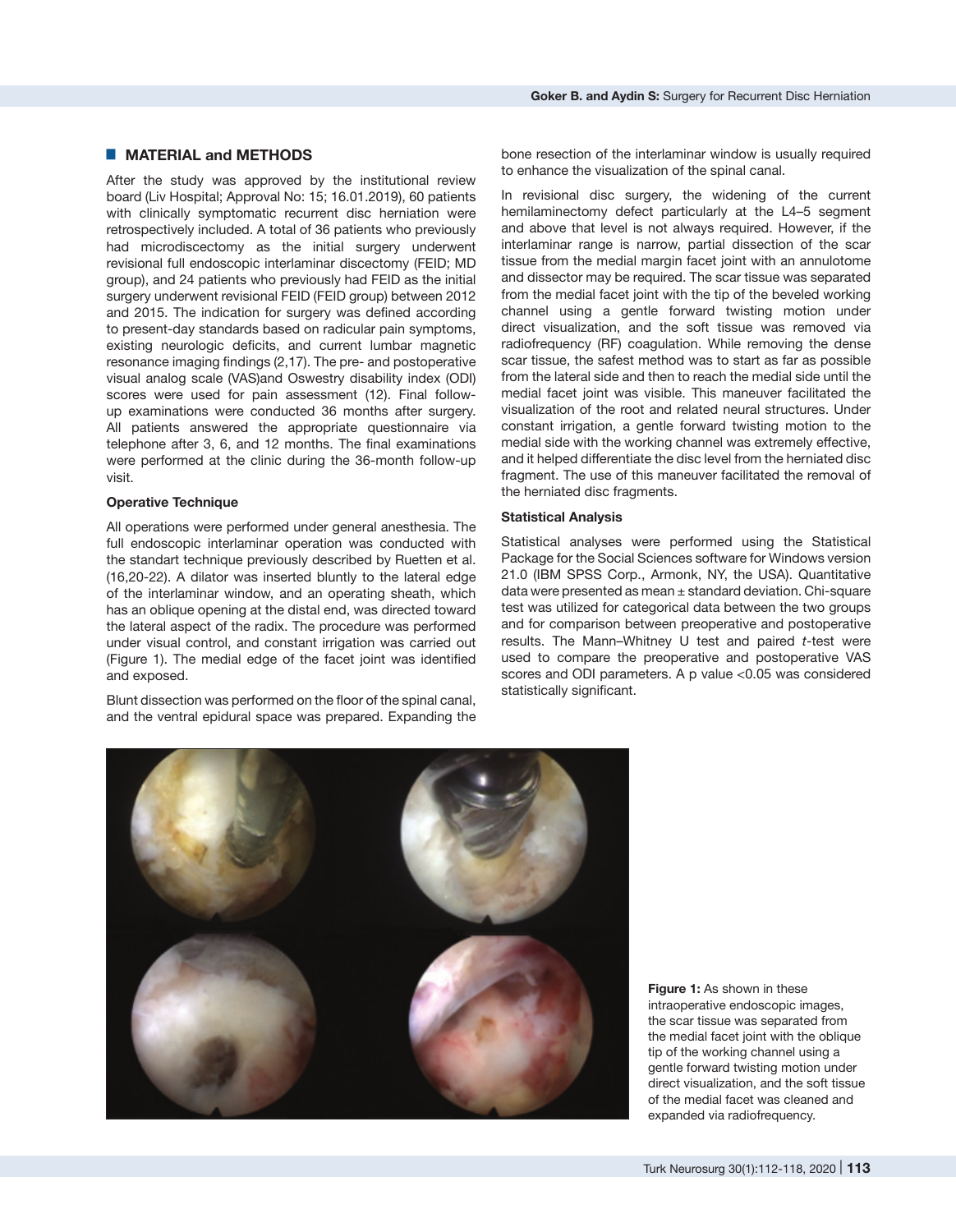# █ **RESULTS**

#### **Baseline Characteristics of the Participants**

Among the participants, 16 were women and 44 men who were aged between 25 and 80 (mean=46) years. The onset of pain from the time of operation ranged from 5 days to 3 months (mean=39 days). Twenty patients received conservative treatment for 2 weeks on average from the onset of pain. The duration from the initial surgery to revisional surgery was 28 months on average (5 days to 41 months). Of 24 patients who had endoscopic surgery as the initial surgery, 19 underwent primary surgery at our clinic. The other five patients underwent operation else where and were referred to our clinic for revisional surgery. According to our experience, in 857 patients who had endoscopic discectomy as the primary surgery, the recurrence rate was 2% (n=19) during the study period. Since our clinic has focused on endoscopic discectomy procedures for several years, all patients who had microscopic discectomy as the initial surgery from other clinics were referred to our clinic for revision surgery. Thus, we have no data about primary recurrence rate. According to the literature, the recurrence rate after microscopic discectomy increased from 5% to 15% (27).

#### **Study Groups**

Among 36 patients with a history of microdiscectomy (MD) as the initial surgery, 11 had surgery at the L5–S1 level, 19 at the L4–5 level, and six at the L3–L4 level. Among 24 patients with a history of FEID as the initial surgery, 17 had surgery at the L5–S1 level and seven at the L4–L5 level. In the MD group, 30 of 36 patients had broad-based herniations. Mean while, in the FEID group, 19 of 24 patients had narrow-based disc herniations.

#### **Outcome**

As shown in Table I, patients from both the FEID and MD groups had similar clinical characteristics. No statistically significant differences were observed in terms of age, gender, duration of symptoms, and type of herniated discs between the two groups.

The general outcome parameters are summarized in Table II. The mean operation times were  $29.2 \pm 9.0$  minutes in the FEID group and  $36.8 \pm 11.4$  minutes in the MD group, and the results were significantly different (p<0.05). The operation time was defined as the time from skin incision to the end of wound closure. No statistically significant difference was observed in the mean average length of hospital stay, average time to return to work, complications, and recurrences between the two groups (p>0.05).

The general preparation before and after the operation was similar in both groups. There was no measurable blood loss intraoperatively. Complete removal of the sequestered disc material was achieved in all patients. In 24 (66%) patients in the MD group, osseous resection of the medial facet joint was required. However, osseous resection was not required in the FEID group (Figures 2 and 3).

The preoperative and postoperative VAS scores for leg/back pain and the ODI scores of both groups are summarized in Table III. In the FEID group, the VAS scores for leg and back pain decreased from 8.7  $\pm$  0.7 and 4.8  $\pm$  2.2 preoperatively to  $0.2 \pm 0.1$  and  $0.3 \pm 0.6$  postoperatively during the final followup, respectively (p<0.05). The preoperative ODI score was 45.6  $\pm$  19.3, which decreased to 12.7  $\pm$  5.2 during the final followup (p<0.05). In the MD group, the preoperative VAS scores for leg and back pain decreased from  $8.5 \pm 1.1$  and  $5.1 \pm 1.6$ preoperatively to  $0.3 \pm 0.1$  and  $0.4 \pm 0.8$  postoperatively during

**Table I:** Demographic Data of all Patients

| Demographic data                        | <b>FEID Group</b> | <b>MD Group</b> | р     |
|-----------------------------------------|-------------------|-----------------|-------|
| Number of patients                      | 24 (40.0%)        | 36 (60.0%)      |       |
| Mean age (years)                        | $46.6 \pm 10.9$   | $47.6 \pm 8.6$  | >0.05 |
| Sex (male/female)                       | 16/8              | 27/9            | >0.05 |
| Mean duration of symptoms (months)      | $1.3 \pm 06$      | $1.3 \pm 0.7$   | >0.05 |
| Herniation type (extrusion/sequestered) | 13/11             | 20/16           | >0.05 |

*FEID: Full Endoscopic Interlaminar Discectomy, MD: Microsurgical Discectomy*

**Table II:** General Parameters of the Full Endoscopic Interlaminar Discectomy (FEID) and Microsurgical Discectomy (MD) Groups

| <b>General parameters</b>           | <b>FEID Group</b> | <b>MD Group</b> | p      |
|-------------------------------------|-------------------|-----------------|--------|
| Mean operative time (minutes)       | $29.2 \pm 9.0$    | $36.8 \pm 11.4$ | < 0.05 |
| Mean length of hospital stay (days) | $15.1 \pm 1.6$    | $15.7 \pm 1.4$  | >0.05  |
| Mean time to return to work (day)   | $13.1 \pm 2.8$    | $13.9 \pm 2.2$  | >0.05  |
| Complications                       | $1(5.2\%)$        | 2(5.6%)         | >0.05  |
| Recurrences                         | $1(5.2\%)$        | 2(5.6%)         | >0.05  |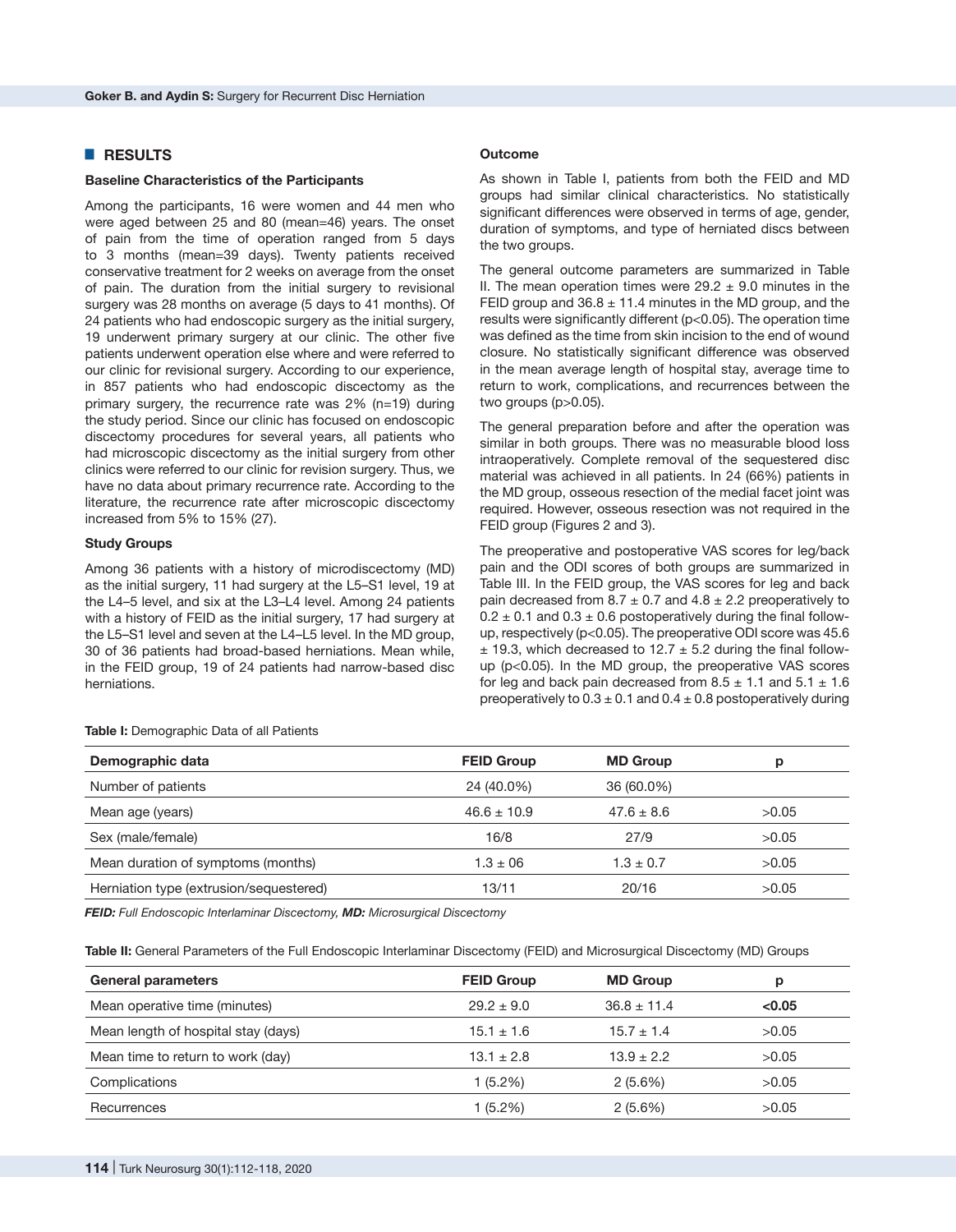

**Figure 2:** Preoperative **(A, B)** and postoperative **(C, D)**, sagittal **(A, C)** and axial **(B, D)** T2 sequence magnetic resonance imaging findings of a patient who had endoscopic discectomy after a previous microdiscectomy on the left L5–S1 level.



**Figure 3:** Preoperative **(A, B)** and postoperative **(C, D)**, sagittal **(A, C)** and axial **(B, D)** T2 sequence magnetic resonance imaging findings of a patient who had endoscopic discectomy operation after a previous endoscopic discectomy on the left L5–S1 level.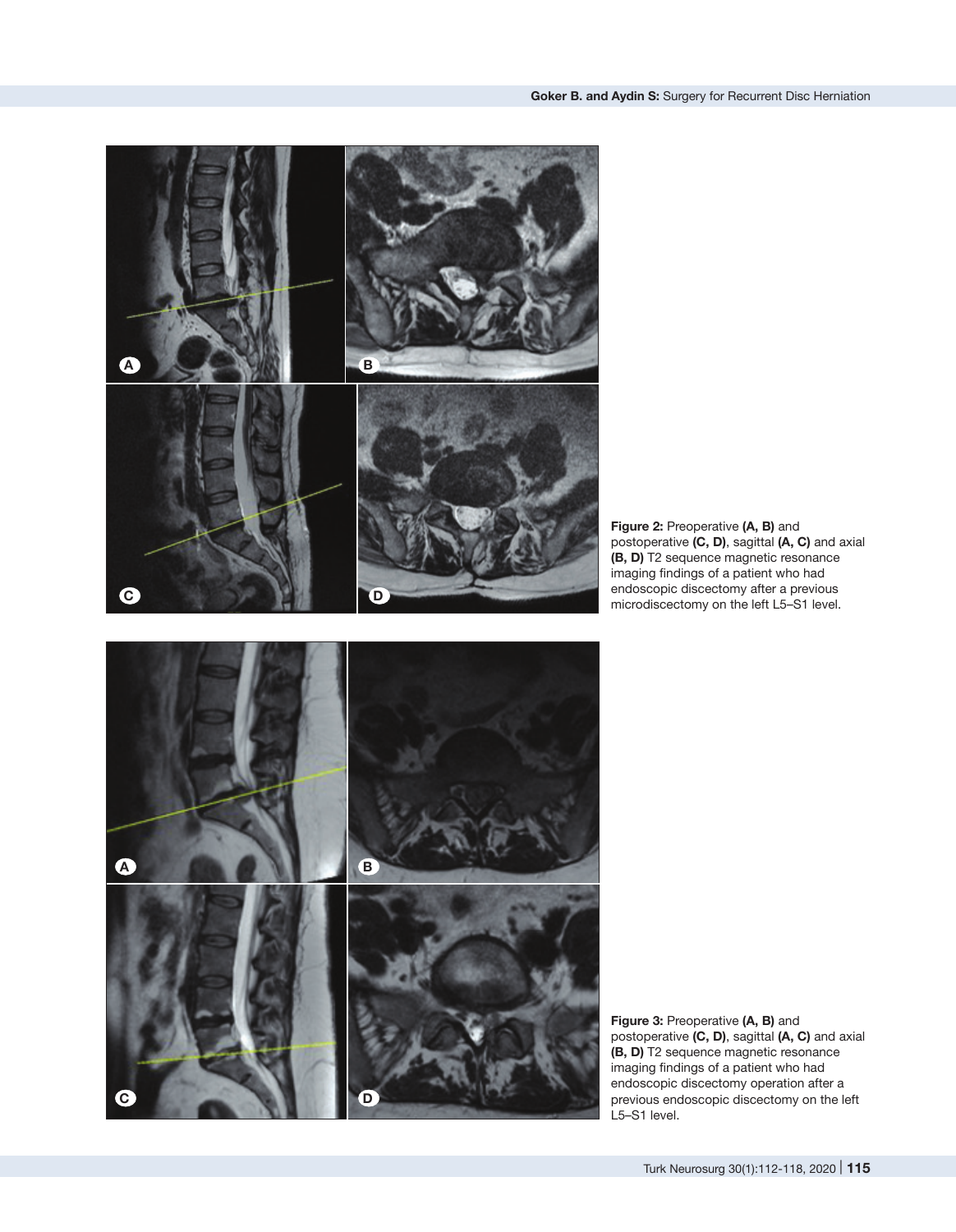the final follow-up, respectively (p<0.05). The preoperative ODI score was  $46.8 \pm 17.9$  points, which decreased to  $12.5 \pm 4.8$ during the final follow-up (p<0.05). No significant difference was observed in the mean preoperative and postoperative VAS and ODI scores between the two groups (Table III, Figure 4).

No dural injury was observed in any of the cases. None of the patients presented with serious neurologic deficits or complications, such as nerve root injury or cauda equina syndrome. However, three patients who underwent revisional FEID after an initial microdiscectomy operation had postoperative paresthesia. However, they recovered after 3 weeks. In two (5.6%) patients in the MD group, recurrences were observed within 2 months after the operation. In one (5.2%) patient in the FEID group, recurrence was observed 2 weeks after operation. These patients underwent revisional FEID again with the same technique.

## █ **DISCUSSION**

The standart treatment for lumbar disc herniation is microscopic discectomy because of its favorable outcomes (3,10). Ruetten et al. have reported that full endoscopic discectomy and microscopic open discectomy have similar outcomes (16,19–21). Endoscopic discectomy has advantages, which include shorter recovery time, less opioid use due to less tissue damage, and less epidural scarring (21,24). For revisional disc surgery, the standard surgical treatment has been microscopic discectomy with decompression. Recently,

**Table III:** Clinical Outcomes of the Full Endoscopic Interlaminar Discectomy (FEID) and Microsurgical Discectomy (MD) Groups

| <b>Outcomes</b>     | Postoperative follow-up |                     |                      |                      |                     |                           |
|---------------------|-------------------------|---------------------|----------------------|----------------------|---------------------|---------------------------|
|                     | Group                   | <b>Preoperative</b> | 3-month<br>follow-up | 6-month<br>follow-up | 1-vear<br>follow-up | <b>Final</b><br>follow-up |
| VAS leg pain score  | <b>FEID</b>             | $8.7 \pm 0.7$       | $0.04 \pm 0.2$       | $0.3 \pm 0.4$        | $0.4 \pm 0.49$      | $0.2 \pm 0.1$             |
|                     | <b>MD</b>               | $8.5 \pm 1.1$       | $0.08 \pm 0.3$       | $0.4 \pm 0.5$        | $0.5 \pm 0.51$      | $0.3 \pm 0.1$             |
| VAS back pain score | <b>FEID</b>             | $4.8 \pm 2.2$       | $1.5 \pm 2.1$        | $0.8 \pm 0.7$        | $0.5 \pm 0.6$       | $0.3 \pm 0.6$             |
|                     | <b>MD</b>               | $5.1 \pm 1.6$       | $1.6 \pm 0.8$        | $0.8 \pm 0.8$        | $0.6 \pm 0.8$       | $0.4 \pm 0.8$             |
| ODI scores (%)      | <b>FEID</b>             | $45.6 \pm 19.3$     | $20.5 \pm 5.1$       | $16.8 \pm 5.1$       | $13.8 \pm 5.2$      | $12.7 \pm 5.2$            |
|                     | <b>MD</b>               | $46.8 \pm 17.9$     | $20.8 \pm 4.1$       | $16.8 \pm 5.0$       | $13.6 \pm 5.1$      | $12.5 \pm 4.8$            |

*No Significant Difference was Observed in Terms of the Preoperative Visual Analog Scale (VAS) and Oswestry Disability Index (ODI) Scores between the Full Endoscopic Interlaminar Discectomy (FEID) and Microsurgical Discectomy (MD) groups (p>0.05). The Preoperative VAS and ODI Scores Significantly Improved in both Groups (p<0.05). No Significant Differences were Observed in Terms of the Postoperative VAS and ODI Scores between the Two Groups (p>0.05).*



**Figure 4:** Mean visual analog scale scores for leg and back pain and Oswestry disability index scores of the Full Endoscopic Interlaminar Discectomy and Microsurgical Discectomy groups.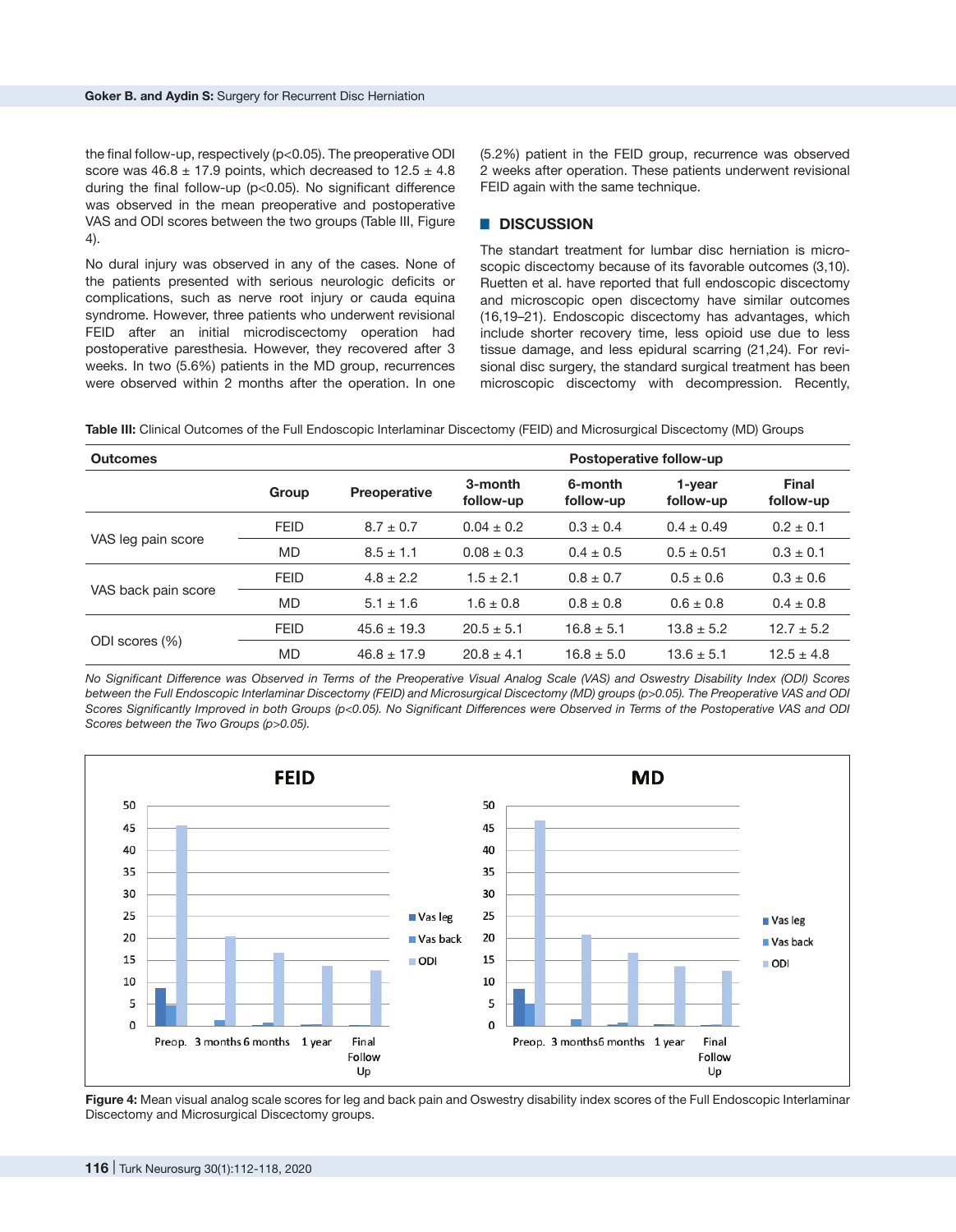endoscopic discectomy is gaining popularity over the standard microdiscectomy because of its advantages, such as less tissue trauma, cerebrospinal fluid leakage, and infection rate. In addition, in our study, the notion stating that the augmented rate of narrow-based recurrent disc herniations after endoscopic discectomy supports the minimal invasive nature of the procedure. Since the endoscopic technique is not a standard microsurgical technique, surgeons may not use such technique due its steep learning curve. However, several reports have shown that endoscopic discectomy had similar clinical outcomes to microdiscectomy, with less complication rates when performed by experienced surgeons (21,25). Therefore, one must keep in mind that early learning stage of this surgery may lead to higher complication rates (28).

Revisional disc surgery has higher complication rates than primary disc surgery. Epidural scarring is a major problem of revisional discectomy leading to neural damage and dural tear (1). Ebeling et al. have reported a complication rate of 13% after repeated microscopic discectomy, and dural tears or infections are the most common problems (9). The use of the interlaminar endoscopic approach overcame this problem as it is a feasible solution. Using the endoscopic technique, dissection of the epidural scar tissue is performed cranially and medially with a sharp freer, endoscopic curette, and radiofrequency coagulation to identify ruptured disc fragments. If a dural tear is observed during endoscopic revisional surgery, sutures must not be used to repair the dura. Sencer et al. have emphasized that cerebrospinal fluid leakage could be prevented without a primary dural repair in case of dural injury, which is the result of a narrow working field during endoscopic discectomy surgery (24). We support such finding based on our experience and low rates of cerebrospinal fluid leakage.

In our series, none of the patients presented with dural tear because an experienced team at our clinic performed the procedure. Furthermore, the length of hospital stay, time to return to work, and complication rate were similar in the two groups. However, the operation time was significantly shorter in the FEID group than in the MD group, which indicated less tissue trauma leading to less infection rate. In 2017, Yorukoglu et al. have reported an infection rate of 0.14% in 835 patients who underwent endoscopic discectomy, which was lower than that of patients who had microscopic discectomy, as reported in the previous literature (18,28).

During revisional microscopic discectomy, an extended muscle splitting dissection and laminectomy with further facetectomy can cause segmental instability and postoperative lowback pain. When the resection of spinal canal structures is prevented or the extent is reduced, the minimally traumatic disc resection may reduce the complications of the operation (7,8,11,14,23,25). In relation to this reason, FEID is preferred in revision surgery for recurrent disc herniation. The goal of surgical treatment for recurrent disc herniation is sufficient decompression without neural injury and secondary postoperative trauma. Our study showed that adequate decompression with a low complication rate can be achieved with FEID for recurrent disc herniations.

Shin et al. have reported a recurrence rate of 4.8% after revisional disc surgery (25). The recurrence rate in our study was slightly higher than that in previous studies (5.6% in the MD group and 5.2% in the FEID group). We believe that this result is attributed to the limited number of cases in our study.

Full endoscopic surgery is a sufficient alternative method to microsurgical procedures for revisional disc surgery. This is a minimally invasive surgical technique for discectomy, which has long been a validated and well-established standard procedure.

### █ **CONCLUSION**

The findings of this study demonstrates that all recurrent lumbar disc herniations can be treated with minimally invasive procedures. Full endoscopic interlaminar approaches can be used and are an effective alternative to conventional revisional discectomy.

## █ **REFERENCES**

- 1. Ahn Y, Lee SH, Park WM, Lee HY, Shin SW, Kang HY: Percutaneous endoscopic lumbar discectomy for recurrent disc herniation: Surgical technique, outcome, and prognostic factors of 43 consecutive cases. Spine 29:E326-332, 2004
- 2. Andersson GB, Brown MD, Dvorak J, Herzog RJ, Kambin P, Malter A, McCulloch JA, Saal JA, Spratt KF, Weinstein JN: Consensus summary on the diagnosis and treatment of lumbar disc herniation. Spine 21:75-78, 1996
- 3. Andrews DW, Lavyne MH: Retrospective analysis of microsurgical and standard lumbar discectomy. Spine 15:329- 335, 1990
- 4. Boyer P, Srour R, Buchheit F, Krause D, Albuquerque M: Lumbar disk hernia. Excision of hernia with or without complementary diskectomy? Neurochirurgie 40:259-262, 1994
- 5. Carragee EJ, Han MY, Suen PW, Kim D: Clinical outcomes after lumbar discectomy for sciatica: The effects of fragment type and anular competence. J Bone Jt Surg-Ser A 85:102- 108, 2003
- 6. Connolly ES: Surgery for recurrent lumbar disc herniation. Clin Neurosurg 39:211-216, 1992
- 7. Dasenbrock HH, Juraschek SP, Schultz LR, Witham TF, Sciubba DM, Wolinsky JP, Gokaslan ZL, Bydon A: The efficacy of minimally invasive discectomy compared with open discectomy: A meta-analysis of prospective randomized controlled trials. J Neurosurg Spine 16:452-462, 2012
- 8. Ebara S, Harada T, Hosono N, Inoue M, Tanaka M, Morimoto Y, Ono K: Intraoperative measurement of lumbar spinal instability. Spine 17:S44-S50, 1992
- 9. Ebeling U, Kalbarcyk H, Reulen HJ: Microsurgical reoperation following lumbar disc surgery. Timing, surgical findings, and outcome in 92 patients. J Neurosurg 70:397-404, 1989
- 10. Ebeling U, Reichenberg W, Reulen HJ: Results of microsurgical lumbar discectomy-Review on 485 patients. Acta Neurochir (Wien) 81:45-52, 1986